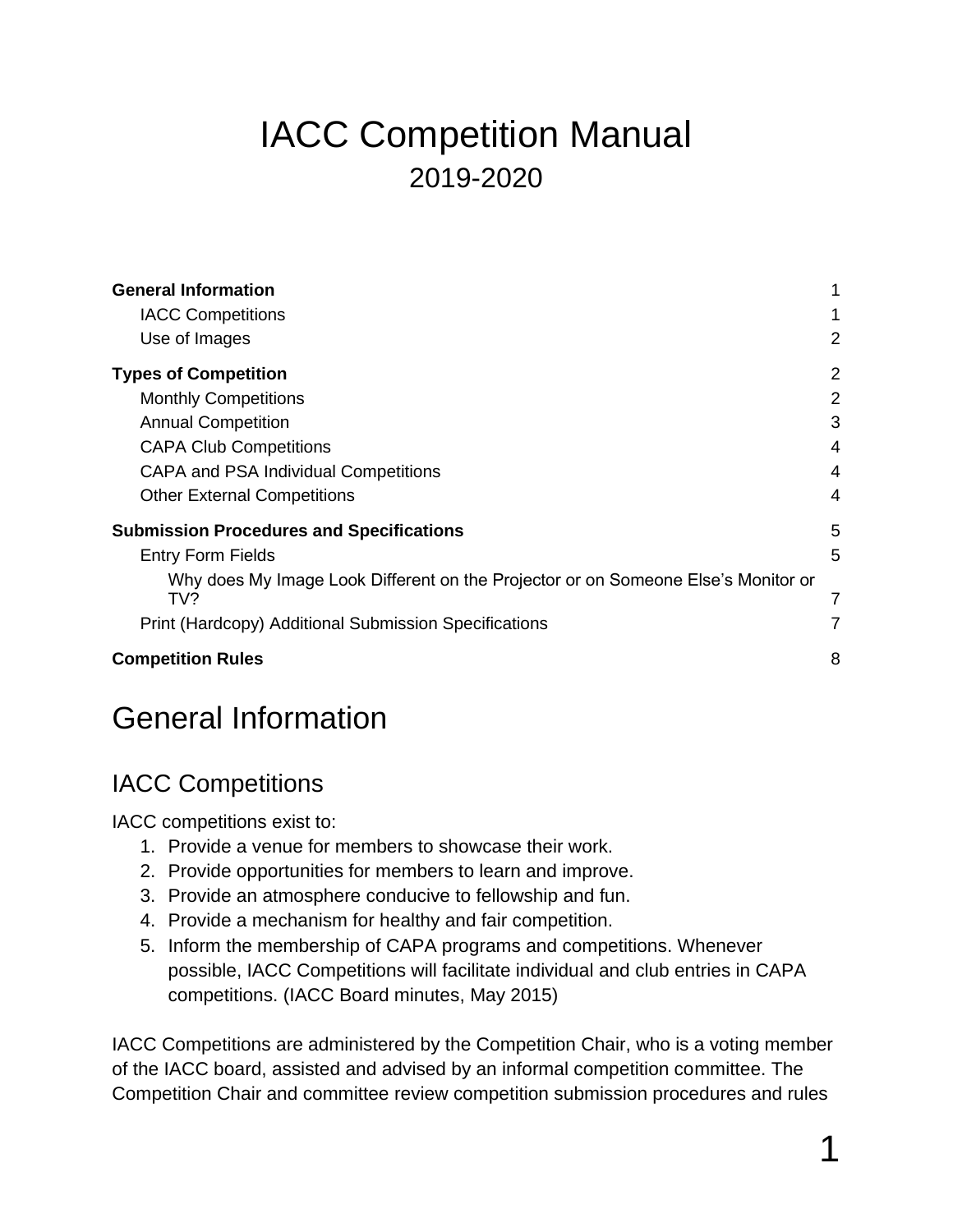at the end of each club year, and propose any necessary changes to the board. The committee will normally try to avoid instituting any rule changes during a competition year, and if such are necessary, will disseminate the information as widely and rapidly as possible.

### <span id="page-1-0"></span>Use of Images

Members who submit a digital image to any IACC competition agree to limited usage of that image by the Club. The photographer retains ownership at all times. Credit will be given for any image displayed, except when the image is in competition.

Prior to competitions, submitted images will be used for assessing if entries meet competition submission guidelines and rules. Submissions will be placed on the members-only section of the IACC website for previewing.

During competition evenings, digital category images will be shown to the membership in a slideshow format. They may also be placed in a slideshow or used as individual images for competition evening critiques. Print entries will be displayed on easels.

Following each competition, the winning images will be displayed on the public areas of the IACC website. All image and slideshow entries will be available for membership viewing in online galleries after each competition. These galleries are private and are accessible to IACC members only. Occasionally, additional public galleries will be created to display members' winning images in relation to club special projects. Slideshows, of various themes, are created throughout the season to display members' images. All the winning images from the year may be featured in a slideshow at the end of the season.

# <span id="page-1-1"></span>Types of Competition

The IACC has two types of internal (club) competitions, monthly and annual.

## <span id="page-1-2"></span>Monthly Competitions

Monthly competitions are run on the fourth Thursday of each month from September to March, with the exception of December. The deadline for submission of entries *for all categories* in each monthly competition is 10:00 pm on the Sunday 11 days before the competition night. All prints (hardcopy) must be received at the competitions desk at the meeting hall prior to **7:30 pm** on the night of the competition.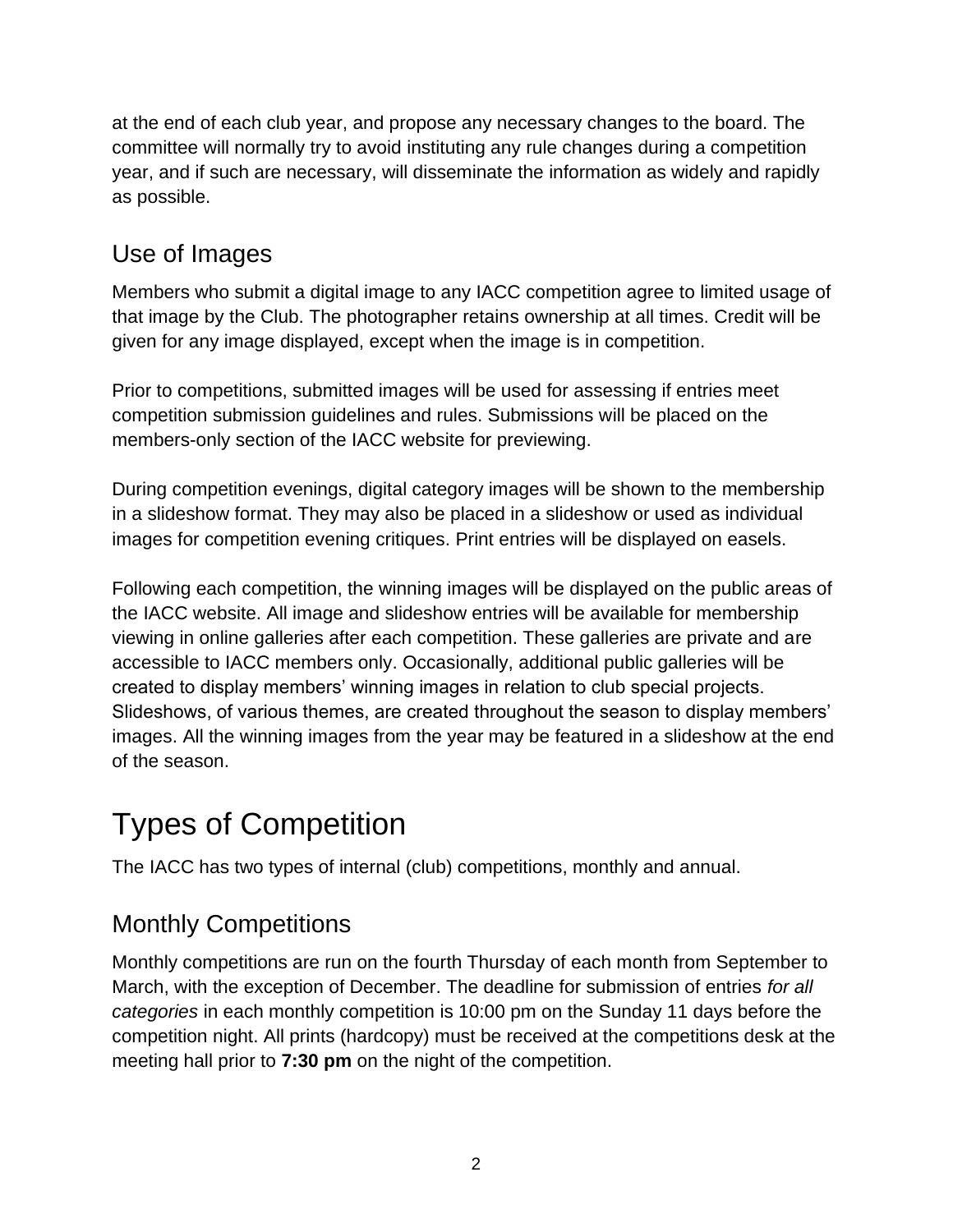Each monthly competition has four entry categories: *theme digital* and *theme print* (where the image should illustrate or conform to the month's theme), and *open digital* and *open print* (no subject restrictions). Members may enter as many or as few categories as they wish, but may submit only one image in each category (see Submission Procedures below for how to enter, deadlines, etc.). Themes for each month are published on the IACC website Competitions Page during the summer preceding the competition year.

Shortly after the competition submission deadline, all the digital category entries will be available online for previewing prior to the competition evening. Members will receive information on how to access the online galleries via email. Digital category images will also be displayed in a slideshow on competition night. Print entries are viewed at the hall on competition night.

On competition night, members are given ballots, and select up to three images that they deem the best in each category. Votes are cast by recording the image numbers on the ballots. Only one vote per image is accepted on each ballot. The competition committee will tally the numbers to determine which images have scored points in the four different categories. The winners will be announced and, if time allows, given an opportunity to discuss their image.

All entries that place first, second and third will be awarded a ribbon. Points are awarded to all entries that place in the top 10, with 10 points for first place, 9 points for second place etc. Shortly after each monthly competition night, a summary of image numbers, scores and rankings will be available online. This information may be accessed via a link on the Competitions page on the IACC Website. Winners of "Best Overall in each Monthly Category" will be announced at the awards meeting. These winners are determined by their aggregate scores in the monthly competitions for each individual category.

The monthly competition dates, deadlines and themes for the current club year are published on the IACC website (<https://www.imagesalberta.ca/index.html> ).

#### <span id="page-2-0"></span>Annual Competition

The Annual Competition occurs on the fourth Thursday in April, with results announced at the Annual Awards Night on the fourth Thursday in May. The deadline for submission of entries to the annual competition is 10:00 pm on the Sunday 11 days before the competition night. All prints (hardcopy) must be received at the competitions desk at the meeting hall prior to **7:00pm** on the night of the competition.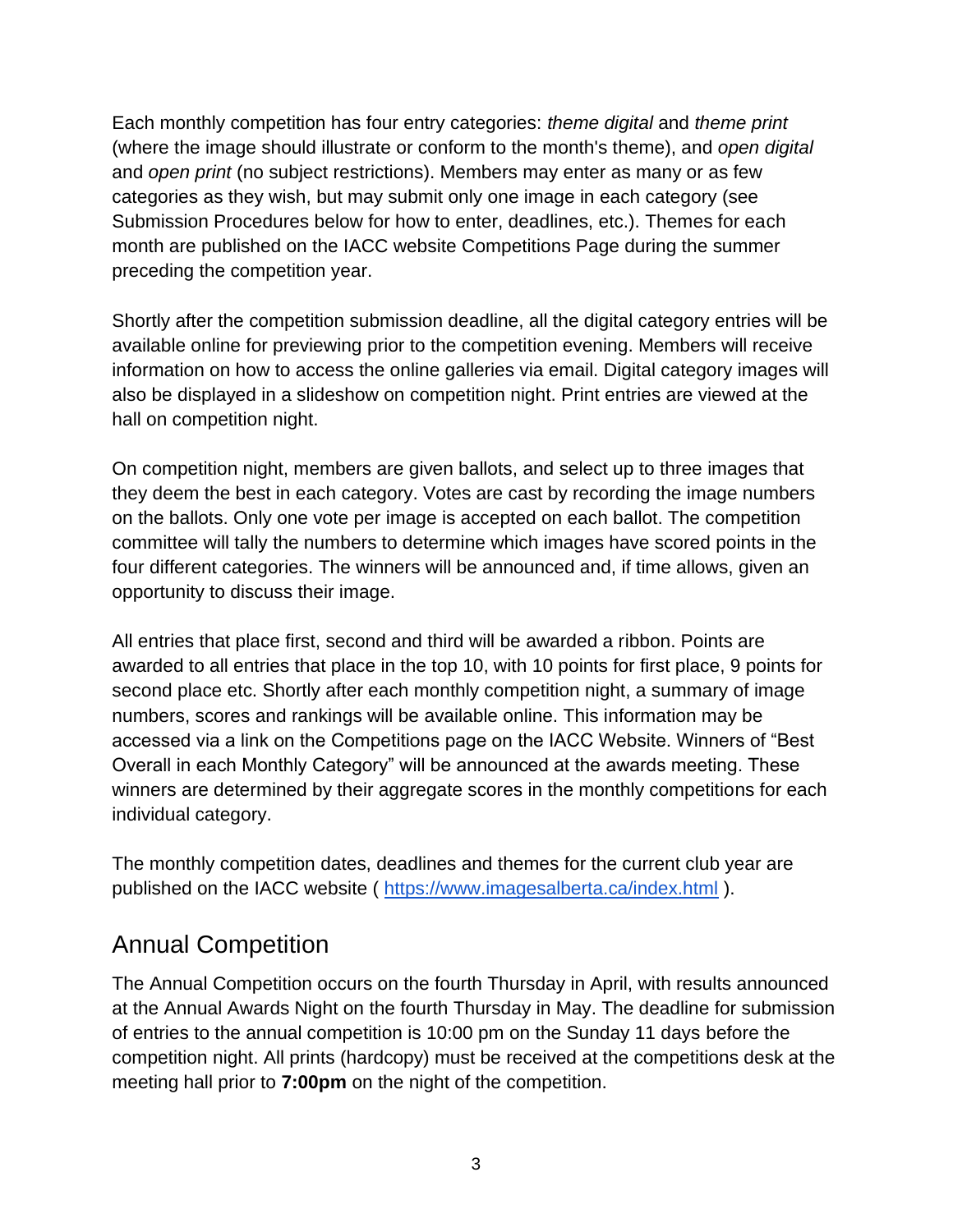Aside from the Clive Mathewson Presentation, all categories in the Annual competition are judged by experienced photographic judges chosen by the competition committee. These are professional and/or highly experienced photographers and/or artists, who have had experience judging in competitions. Normally, the judges are not current club members.

The judges score the images based on a scale of 1-10. Digital entries are uploaded to a private online gallery or otherwise shared with the judges prior to the competition. The judges are provided score sheets, allowing them to view and score the digital entries prior to the competition night. The judges will view and score the print entries on display at the meeting place, while the membership views the digital entries.

Once the judges have finished scoring all the entries they submit their score sheets, which will be tallied by the Competitions Committee at a later time. The judges will then share some of their thoughts and/or offer critiques on a selection of competition entries. Shortly after the awards evening, a summary of image numbers and rankings will be available online. This information may be accessed via a link on the Competitions page on the IACC Website.

Categories and themes for the annual competition are published on the IACC website Competitions Page during the summer preceding the club competition year.

## <span id="page-3-0"></span>CAPA Club Competitions

These are separate from the IACC internal competitions. Entry and selection procedures are organized by the CAPA representative. Note that CAPA entries may be duplicates of any entries in current or previous IACC Club competitions. All entries for CAPA club competitions must follow CAPA rules. IACC members do not need an individual CAPA membership to enter these competitions

## <span id="page-3-1"></span>CAPA and PSA Individual Competitions

IACC members who wish to participate in CAPA and/or PSA individual competitions must have individual memberships in the appropriate organization. IACC membership does not include individual membership in these organizations.

### <span id="page-3-2"></span>Other External Competitions

The IACC does not participate in or endorse any other external competitions. Club members are welcome to participate in any competitions they chose, and may use reuse images freely between IACC and other competitions. Members are strongly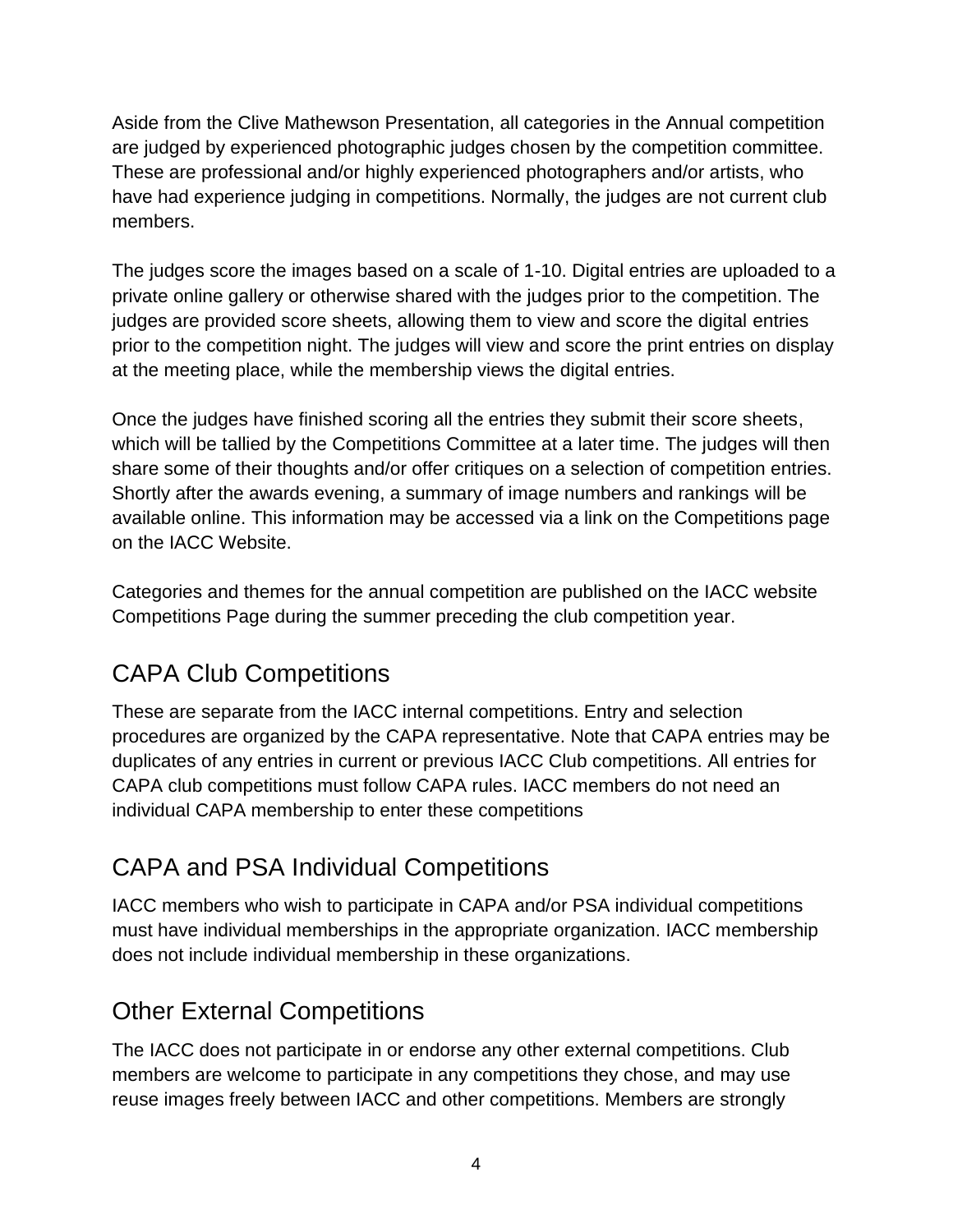advised to carefully check the rules, conditions, and fine print of any competition they enter.

# <span id="page-4-0"></span>Submission Procedures and Specifications

The Competition Committee uses an electronic submission process for all categories, including print categories, in both monthly and annual competitions. *This is the only way images may be entered.* Details and image files for all categories, including print categories, must be submitted before the competition deadline. The deadline for submission of entries to all competitions is 10:00 pm (22:00h) on the Sunday 11 days before the competition night.

Links to the entry forms may be found on the Competitions "Members Only" web page.

For monthly competitions, there is one entry form for digital categories (open and theme), and one entry form for print categories (open and theme). For the annual competition, there will be an appropriate set of entry forms. Please make sure you are using the correct form.

### <span id="page-4-1"></span>Entry Form Fields

**Name.** It is helpful to the committee if you use the same form of your name here as on your membership form. Otherwise we have to check your membership status manually.

**E-mail address.** We will send confirmation of your entry, and your print tags (for print categories), to the e-mail address you enter here. Please ensure it is correct.

**Title.** Titles may be a maximum of 30 characters in length, including spaces and punctuation, for a horizontal (landscape format) image. Vertical (portrait orientation) images reduce the available width for titles, so shorter is better. Titles also look better if they have initial capitals on the words (**NOT** ALL CAPITALS, **not** all lower case, But Initial Capitals). Titles must not identify the entrant.

**Note:** *For print entries titles only*, please use **only** normal spaces to separate words. You do not need to use "special characters" (as you might in a filename), as the title is treated as text. "Special characters" can make the program that creates the print tags crash! The program will also crash if any individual word or group of characters exceeds 16 characters in length, including punctuation.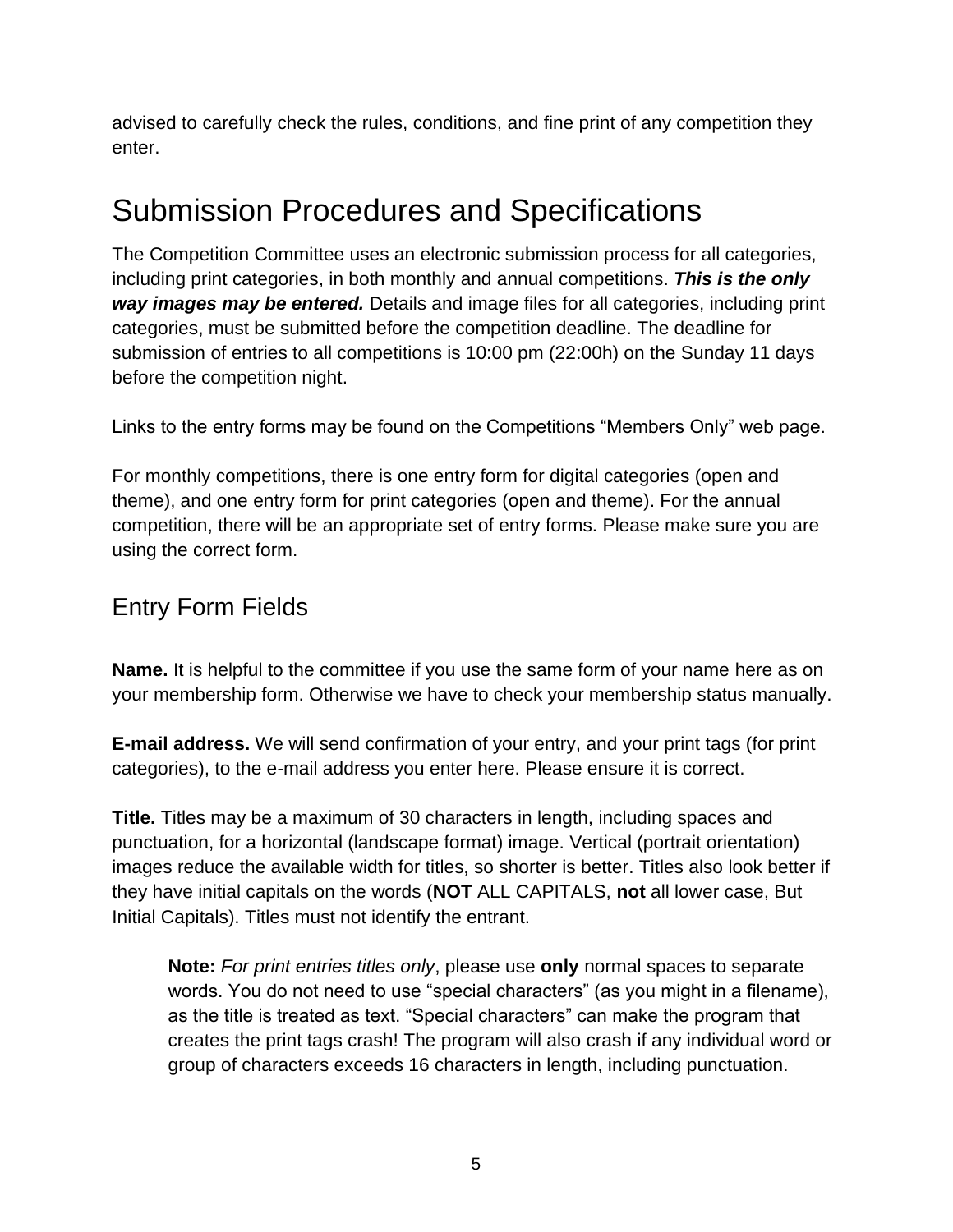**Image file.** There is a file picker for each category, labelled "Choose File". Click on it and navigate to the file you want to submit. **Make sure you choose the correct file!** If making a second submission in a category (e.g. to correct an error), please use a file name that makes it clear which one we should use. Eg. the original file was my\_image\_07.jpg, and the resubmission is my\_image\_07\_version\_2.jpg. If it is not clear which is which, we will try to use the most recent entry, but it takes us quite a bit of work to figure that out.

Images files must conform to the following specifications.

- 1. Images files **must** be submitted in JPG/JPEG format.
- 2. File names should include *only:*
	- a. Letters (upper and/or lower case)
	- b. Numbers
	- c. Spaces
	- d. Underscores (i.e.  $\Box$ ).
- 3. File names should never contain more than one file extension (the bit after the period). Here's a valid example: my\_image\_07.jpg. File names containing multiple periods cause crashes.
- 4. Submitted images should have a maximum file size of three (3) megabits.
- 5. Submitted digital images should have a maximum physical size of:
	- a. 5000 pixels in any dimension
	- b. 20 inches in any dimension
- 6. Resolution (pixels per inch, dots per inch, etc), is not material to the submission process or look of the displayed image, as long as it is 72ppi or greater. However, it will affect file size. Generally, use a resolution between 72dpi and 300dpi.
- 7. Use the sRGB colour space for best results for images to be displayed on the club projector. Larger colour spaces (e.g. Adobe, Prophoto) may clip unpredictably, affecting colour rendering. The same applies to images to be displayed on our website.
- 8. If you are using an export process that asks for jpg quality, 80-100 percent should give you a good result with our projector. Lower percentages often result in banding, especially in the sky.

Once you have filled in all the fields, check them to make sure they are right. Once they are, hit the big red "send now" button at the bottom of the form. *Please* make sure all fields are filled in completely and correctly before you submit!

It is the responsibility of the entrant to check that your software has correctly exported and resized your images before submission (eg. no distortion, colours look right,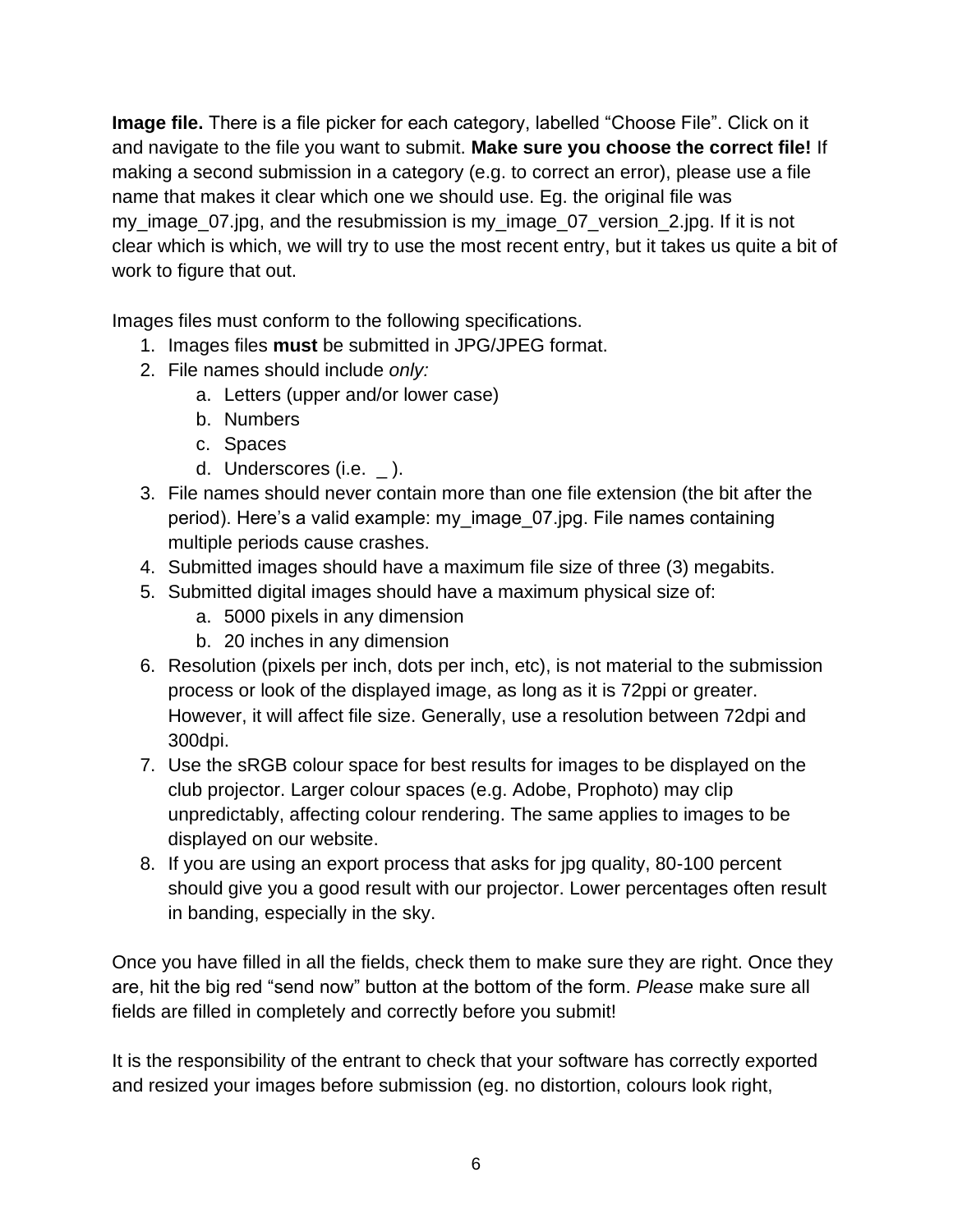reasonable file size, etc.). We strongly recommend having a look at the exported jpg in some form of image viewer (double click on the file to use the default Windows or Mac viewer) before starting the submission process. For digital categories (open and theme) this is the image that will be projected, judged, critiqued, and used for the website if it places first to third. For print categories (open and theme) this image will be used for critiquing, and used for the website if it places first to third.

If you do not understand these specifications, or need help with creating or submitting images, please ask any member of the competition committee, in person or by e-mail [\(competitions@imagesalberta.ca\)](mailto:competitions@imagesalberta.ca).

<span id="page-6-0"></span>Why does My Image Look Different on the Projector or on Someone Else's Monitor or TV?

Electronic displays vary hugely in terms of brightness, contrast, contrast curve, gamma, colour rendition, white rendition, black rendition, colour temperature, etc. Even if you have two calibrated monitors, an image will vary quite a bit in how it looks on each. If both are the same manufacturer and model, and both are brand new, they might be close\*. You have to learn how your images present on the club projector (or any other display you use regularly) and adjust accordingly. For example, if you think your images look less contrasty on the club projector, submit images with a bit more contrast than you prefer on your home screen. If you think they look too cold on the projector, submit images a bit warmer than you prefer on your own screen.

\* Calibrating a monitor improves it consistency, allowing for more predictable printing. It does not make it look the same as another monitor.

### <span id="page-6-1"></span>Print (Hardcopy) Additional Submission Specifications

All print entries must have an electronic submission before the competition deadline. Prints presented at the competition desk without an existing electronic submission will not be accepted.

Prints should be matted or mounted, or kept rigid in some other way. Prints that will not stand on their own on the easels may be disqualified at the discretion of the competition 'pit boss'. The matting or mounting should not make the print overly heavy, as our easels will not bear the weight. For that reason, prints should **not** be framed or covered with glass.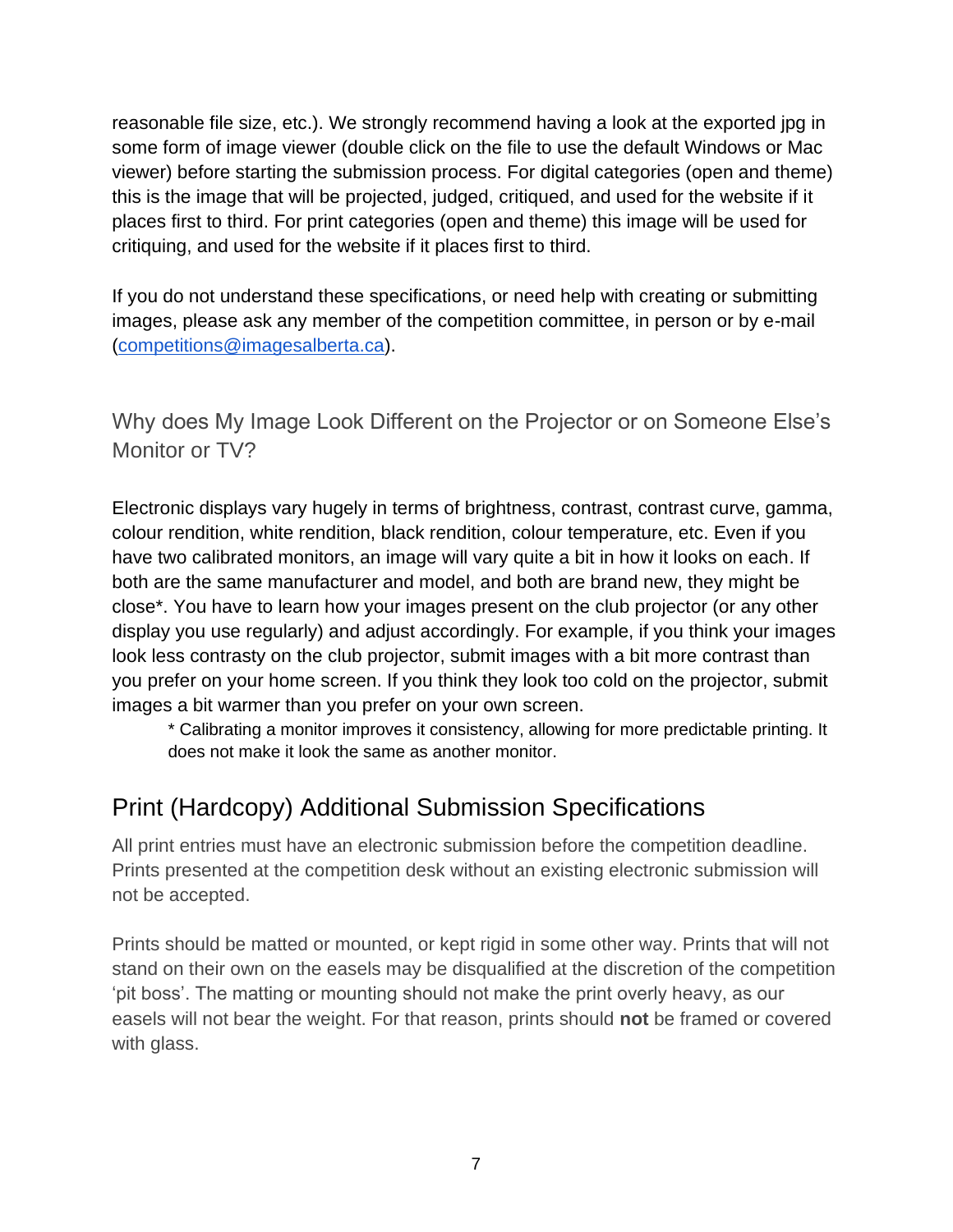Electronic print entries automatically generate a print tag for each print, which will be emailed to you. Print this and affix it to the upper right corner of the image, preferably to the mat or mount board so it does not obscure part of the image. Make sure the tag is affixed in such a way that your name does not show from the front. Images without print tags will not be accepted. If you are having problems with your print tags, please contact the competition chair at least 24 hours before the competition evening.

All physical (hard copy) prints for **Monthly competitions** must be received at the competitions desk in the meeting hall before **7:30 pm** on competition evening. All physical (hard copy) prints for the **Annual competition** must be received at the competitions desk in the meeting hall before **7:00 pm** on competition evening. No extensions will be given. Physical (hard copy) entries will not be accepted prior to the competition night. If you cannot attend the competition evening, arrange with a fellow club member to bring in and retrieve your print.

Prints for **Annual and Monthly competitions** can be a maximum of 20 inches on their longest side (*including* mat/mount).

Prints for all competitions must be printed on some form of photographic or art paper (eg. lustre, glossy, satin, metallic, watercolour, etc.).

The committee reserves the right to make changes to the submission process if necessitated by operational or similar issues. The committee will endeavour to give as much advance warning of submission procedure changes as possible.

# <span id="page-7-0"></span>Competition Rules

- 1. All images shall conform to the published submission procedures and criteria.
- 2. Entrants must have a valid IACC membership *prior to the submission deadline*.
- 3. Competition images must be suitable for viewing by any age group. The competition chair is solely responsible for making this decision in regards to each image.
- 4. Entries rejected by the competition committee will not be allowed to re-enter that competition. If suitably corrected, they can be entered in future competitions.
- 5. Images that have previously placed 1st, 2nd or 3rd in *any* IACC Competition may not be resubmitted in *any* subsequent competition.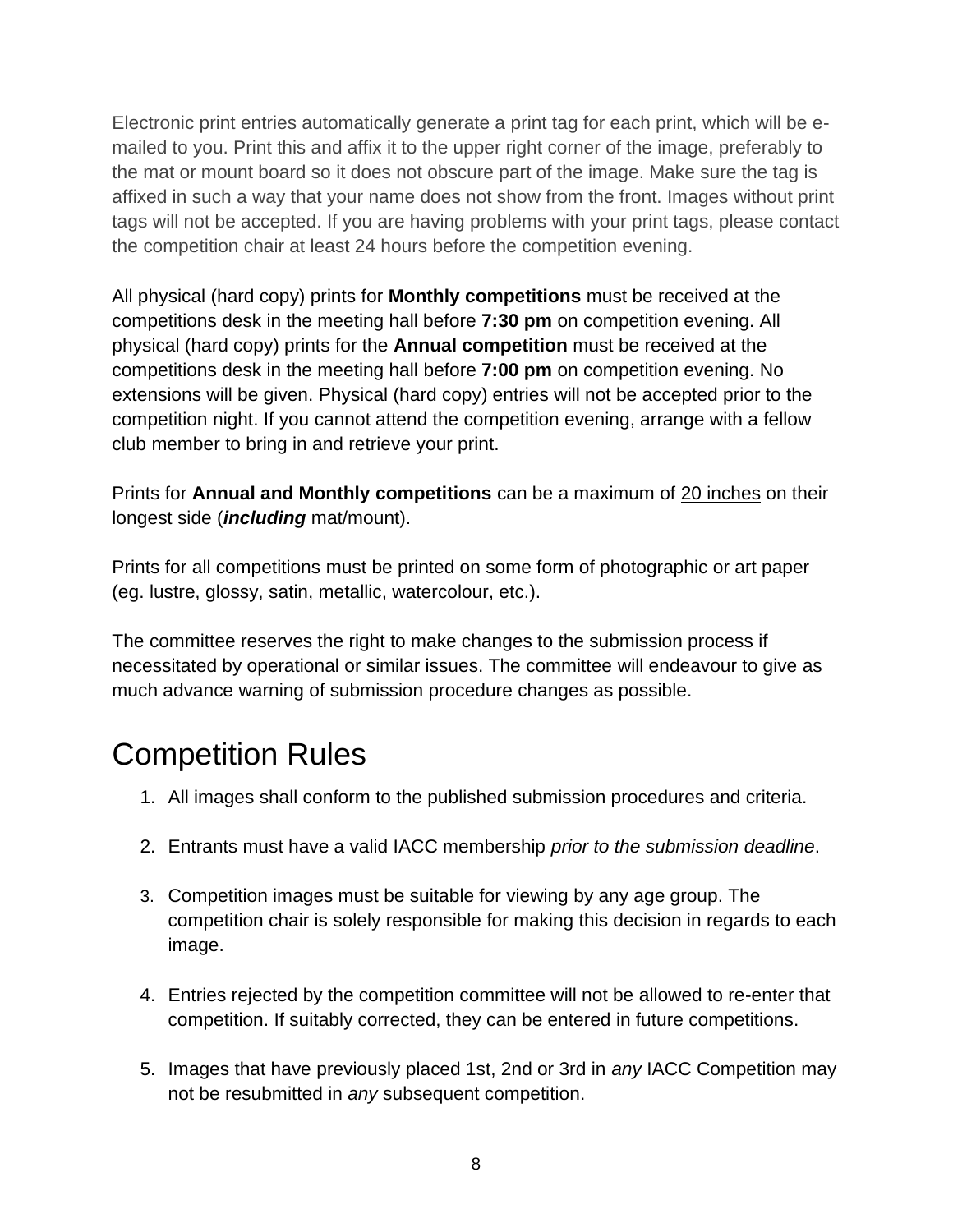- 6. The same image cannot be entered into more than one category per competition night.
- 7. Only one entry per entrant is permitted in each category.

Note: If the committee receives more than one entry from an entrant in a single category, the last submitted entry will be used. If you make a mistake, fix it and resubmit (before the deadline). It would help the precompetition crew if you give the file an updated name, such as my\_picture\_version\_2.jpg.

Note: Some annual competition entries consist of multiple images. In that case, one entry per "Choose File" box is permitted. Once again, if more than one entry is received in a given box, the last submitted entry will be used.

8. No visible form of identification of the entrant is allowed. Each entrant is responsible for checking their image before final submission.

> Note: Entries containing a watermark, signature, or other **visible** identification will be disqualified, to ensure fairness in voting. Metadata is not visible or examined. Your file name may contain identifiers, as it is replaced with a computer generated name during pre-competition processing.

- 9. All entries must be submitted before the published deadline for that competition. Note: Digital images (for both print and digital categories) must be uploaded prior to the deadline. Our software ceases accepting entries at that point. No extensions will be given.
- 10. Entries must originate as photographs (image captures of objects via light sensitive film or sensor).

Note: Light sensitive "sensor" includes all kinds of digital cameras (including cell phone cameras) and scanners. Light sensitive 'film' can include paper (eg. photograms).

11.Entries must be solely created by the listed entrant.

Note: "Solely created" indicates that the entrant has both taken the original image(s), and done any and all post-camera processing. Use of assistants in taking the image is acceptable. Printing may be legitimately done by a third party, as long as they do not significantly alter the image.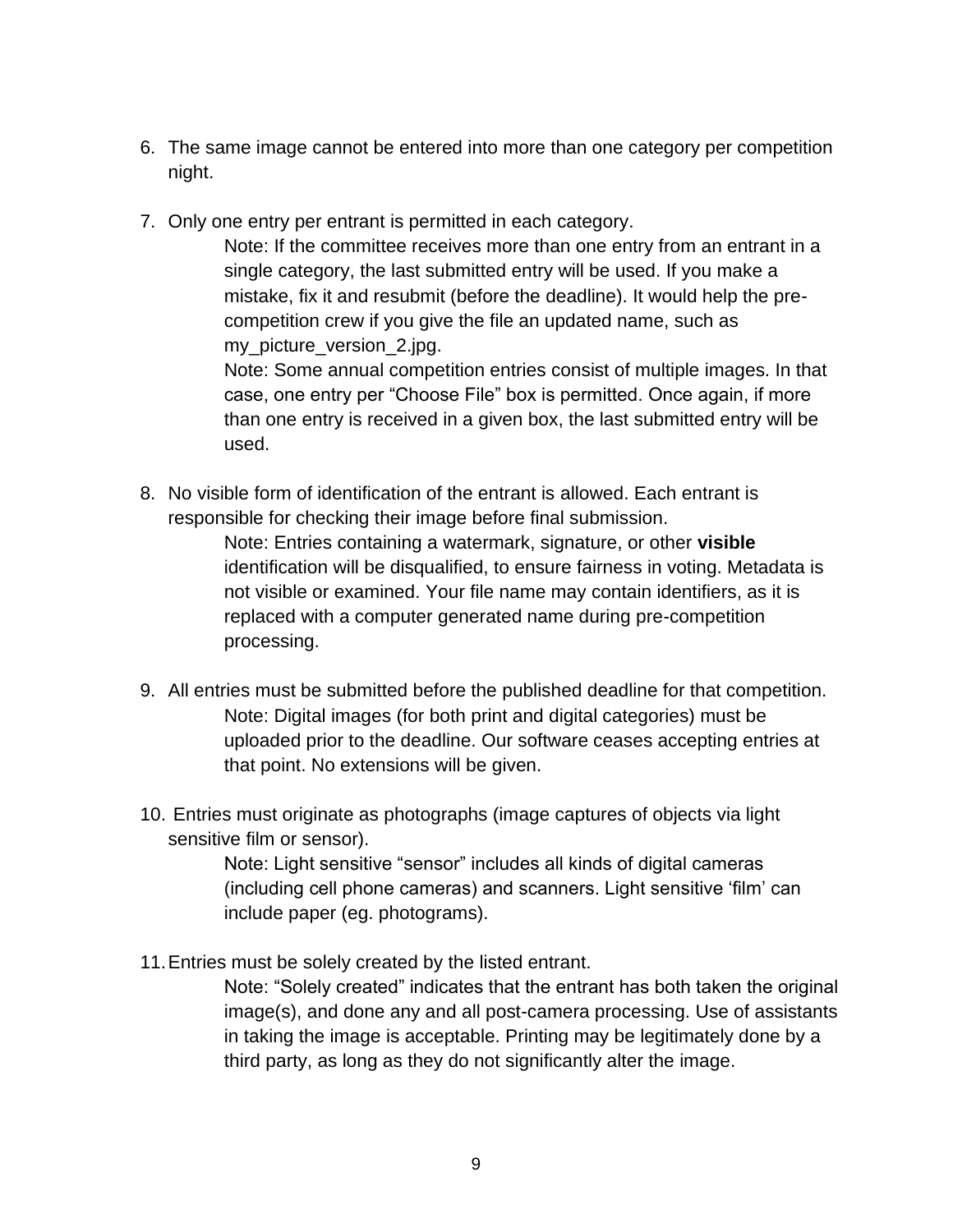- 12.Entrants must own the copyright for the submitted image.
- 13.The overall image and all image elements must be the original work of the competitor, other than those listed as permissible below (sections 13a to 13f).
	- a. **Images or artwork** *created by the entrant* may be used as elements in an image submitted for competition. This applies no matter how the image element was created and digitized.

Note: *Other people's* **recognizable images or artwork or clip art** may not be used as elements in an image submitted for IACC competitions, except as detailed below (13b, 13c, 13d and 13f). This applies if the recognizable image was downloaded from the internet, photographed by the entrant, or scanned from an original. Note: Having a licence or permission to use a recognizable image from the original copyright holder, or the item being public domain or out of copyright, does not influence the acceptability of something for a competition entry.

- **b. Props** are allowed. Hardcopy images used as props in the original image capture are acceptable, even images created by others. For example, a still life containing a framed photo is acceptable.
- c. **Frames and Borders** are allowed, however they are acquired or generated. This includes frames or borders created using commercial software packages, acquired as free or commercial 'sets', or created by the entrant.

Note: Many judges disapprove of borders and frames.

d. **Textures** are allowed, unless they are someone else's recognizable image.

> **Note:** Textures found in software packages (eg. NIK, OnOne), in commercial or free texture packs, and textures created by the entrant are allowed.

- e. **Effects ("Art Filters")** are allowed, including in-camera effects, and effects in post-processing software.
- f. **Backgrounds** are allowed, unless they are someone else's recognizable image.

**Note 1:** Backgrounds may be used in the original image capture, may be inserted using green screen techniques, or inserted using